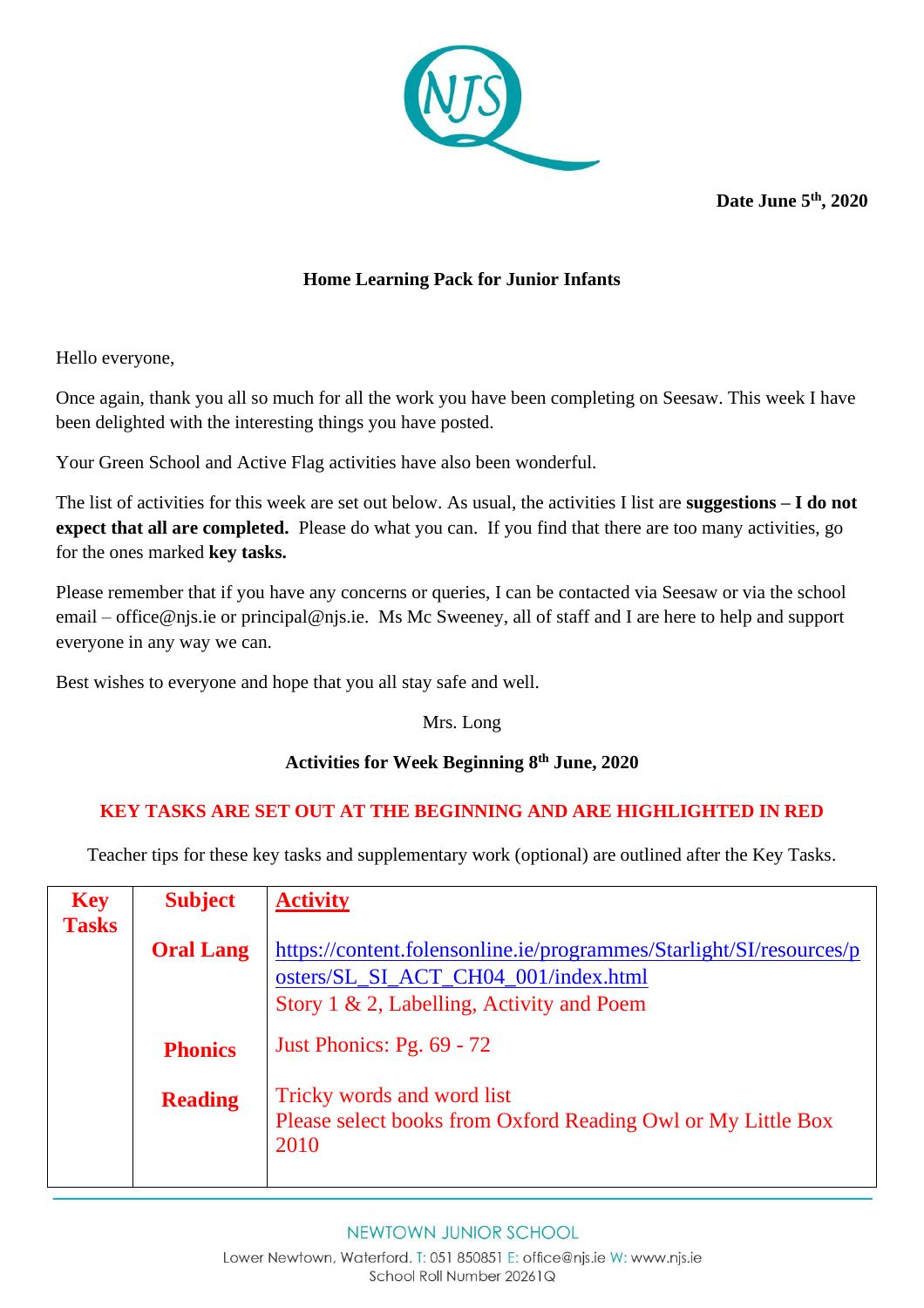| <b>Handwritin</b> | Pages 26 - 31                                                               |
|-------------------|-----------------------------------------------------------------------------|
| g                 |                                                                             |
| <b>Writing</b>    | Draw a picture of your favourite minibeast and write two facts<br>about it. |
| <b>Maths</b>      | Busy at Maths pgs $108 - 109$ .<br>Home School Link Book page 35            |
| <b>Drama</b>      | The Garden / The Garden Centre                                              |

## **Further information on Key Tasks and list of other activities**

| Phon.        | <b>Seesaw App</b> – Ronald Rhymes Poem Activity                                                                                                 |
|--------------|-------------------------------------------------------------------------------------------------------------------------------------------------|
| <b>Aware</b> | Fill in the gaps. This can be completed orally.                                                                                                 |
| <b>Oral</b>  | <b>Kate's Garden</b>                                                                                                                            |
| Lang         | If this is your first time using Folens Online:                                                                                                 |
|              | 1. Click on the link below;                                                                                                                     |
|              | 2. Enter your email, create a password and then click register;                                                                                 |
|              | 3. Register as a teacher. Roll number: Prim20                                                                                                   |
|              | 4. You may see a message stating that an activation code has been sent to your                                                                  |
|              | email, but you do not need it. Simply sign in with your email and password                                                                      |
|              | and it will bring you straight to the lesson below.                                                                                             |
|              | https://content.folensonline.ie/programmes/Starlight/SI/resources/posters/SL_SI_A<br>CT_CH04_001/index.html                                     |
|              |                                                                                                                                                 |
|              | <b>Teacher Tip:</b> If you cannot access the website by clicking the link above, copy and<br>paste the link onto your internet address bar.     |
|              | <b>Key Tasks</b>                                                                                                                                |
|              | Play Story 1 (starters) and Story 2 (flyers) for your child.<br>$\bullet$                                                                       |
|              | • Click on Labelling. Drag the labels onto the correct location in the poster.                                                                  |
|              | Click on Activity. Encourage the children to identify and explain the<br>$\bullet$                                                              |
|              | differences between the two images.                                                                                                             |
|              | • Click on <b>Poem.</b> Ask the following questions about the poem:                                                                             |
|              | It sounds like the garden is a <i>hive of activity</i> ! (a very busy place) What<br>$\blacksquare$<br>can you say is happening in that garden? |
|              | Can you remember all the things happening in the garden in the poster?                                                                          |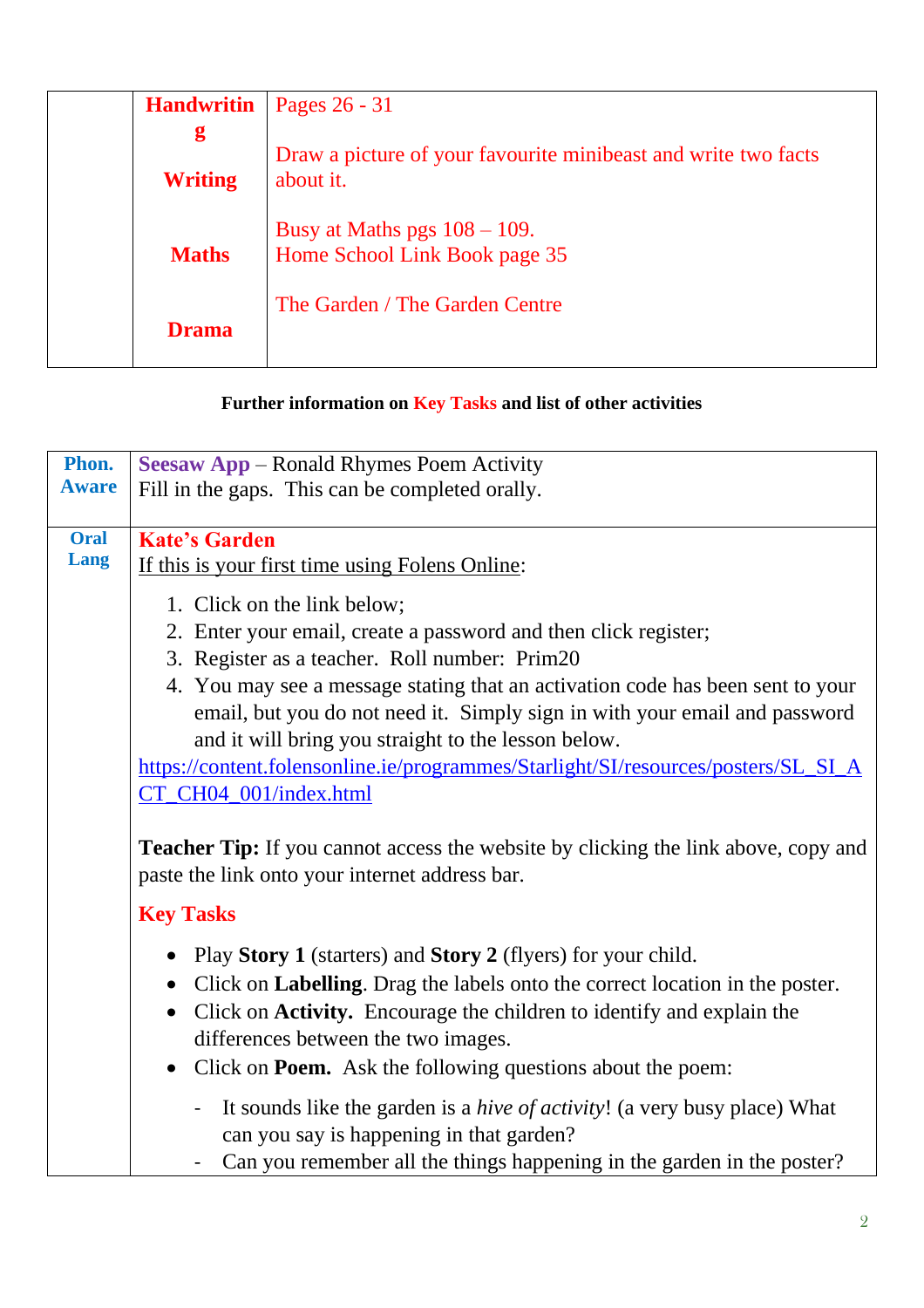|                |                                                                                                                                                                                                                                                                                                                                                                                                                                                                                                                                                                                                                                                                                                                                                                                                                                                                                                                                                                                                                                                                                                                                                                                                                                                             |        |      |        | The blackbird in the poster has a <i>bird's eye view</i> of everything happening<br>in the garden. What interesting thing do you think would <i>catch his eye?</i> |
|----------------|-------------------------------------------------------------------------------------------------------------------------------------------------------------------------------------------------------------------------------------------------------------------------------------------------------------------------------------------------------------------------------------------------------------------------------------------------------------------------------------------------------------------------------------------------------------------------------------------------------------------------------------------------------------------------------------------------------------------------------------------------------------------------------------------------------------------------------------------------------------------------------------------------------------------------------------------------------------------------------------------------------------------------------------------------------------------------------------------------------------------------------------------------------------------------------------------------------------------------------------------------------------|--------|------|--------|--------------------------------------------------------------------------------------------------------------------------------------------------------------------|
| <b>Phonics</b> | <b>Key Task</b><br><b>Just Phonics:</b> Focus on letter names as well as letter sounds.                                                                                                                                                                                                                                                                                                                                                                                                                                                                                                                                                                                                                                                                                                                                                                                                                                                                                                                                                                                                                                                                                                                                                                     |        |      |        |                                                                                                                                                                    |
|                | Pg. 69                                                                                                                                                                                                                                                                                                                                                                                                                                                                                                                                                                                                                                                                                                                                                                                                                                                                                                                                                                                                                                                                                                                                                                                                                                                      | Pg. 70 |      | Pg. 71 | Pg. 72                                                                                                                                                             |
| <b>Read</b>    | <b>Key Task</b><br><b>Seesaw App - Tricky Words Overview Card</b><br>Ideally, practice these words every day.                                                                                                                                                                                                                                                                                                                                                                                                                                                                                                                                                                                                                                                                                                                                                                                                                                                                                                                                                                                                                                                                                                                                               |        |      |        |                                                                                                                                                                    |
|                | do                                                                                                                                                                                                                                                                                                                                                                                                                                                                                                                                                                                                                                                                                                                                                                                                                                                                                                                                                                                                                                                                                                                                                                                                                                                          | some   | come | little | one                                                                                                                                                                |
|                | <b>Key Task</b><br>Read the following words:                                                                                                                                                                                                                                                                                                                                                                                                                                                                                                                                                                                                                                                                                                                                                                                                                                                                                                                                                                                                                                                                                                                                                                                                                |        |      |        |                                                                                                                                                                    |
|                | bit                                                                                                                                                                                                                                                                                                                                                                                                                                                                                                                                                                                                                                                                                                                                                                                                                                                                                                                                                                                                                                                                                                                                                                                                                                                         | let    | tub  | lick   | sniff                                                                                                                                                              |
|                | soft                                                                                                                                                                                                                                                                                                                                                                                                                                                                                                                                                                                                                                                                                                                                                                                                                                                                                                                                                                                                                                                                                                                                                                                                                                                        | frog   | luck | cup    | not                                                                                                                                                                |
|                | <b>Oxford Owls:</b> Log onto Oxford Owls.<br>Sign in and there are lots of e-books at each level for the children to read online. It<br>is important that your child reads with you every day.<br>My Little Box 2010: Log onto https://edcolearning.ie/<br>Username: primaryedcobooks<br>Password: edco2020<br>Search for 'My Little Box 2010'. This is good for drawing attention to some of<br>their tricky words.<br><b>The Grouchy Ladybug</b><br>Listen to 'The Grouchy Ladybug' by Eric Carle.<br>https://www.youtube.com/watch?v=Jr3ha03MsK0<br>Identify and discuss any words they may not understand e.g. grouchy,<br>aphids, screeched, a yellow jacket, jaw, beak, insist, eerily, trunk, tusks,<br>flippers.<br>As you introduce the book and title, ask the children if they have ever felt<br>grouchy and how they treated others when they were grouchy.<br>• What types of things make them grouchy?<br>This Eric Carle story is about one grouchy ladybug that spends an entire day<br>looking to fight other creatures. The grouchy ladybug has horrible manners, is very<br>rude, and bullies' others. This book is a great opportunity to teach children about<br>empathy, appropriate social skills, and treating others with respect. |        |      |        |                                                                                                                                                                    |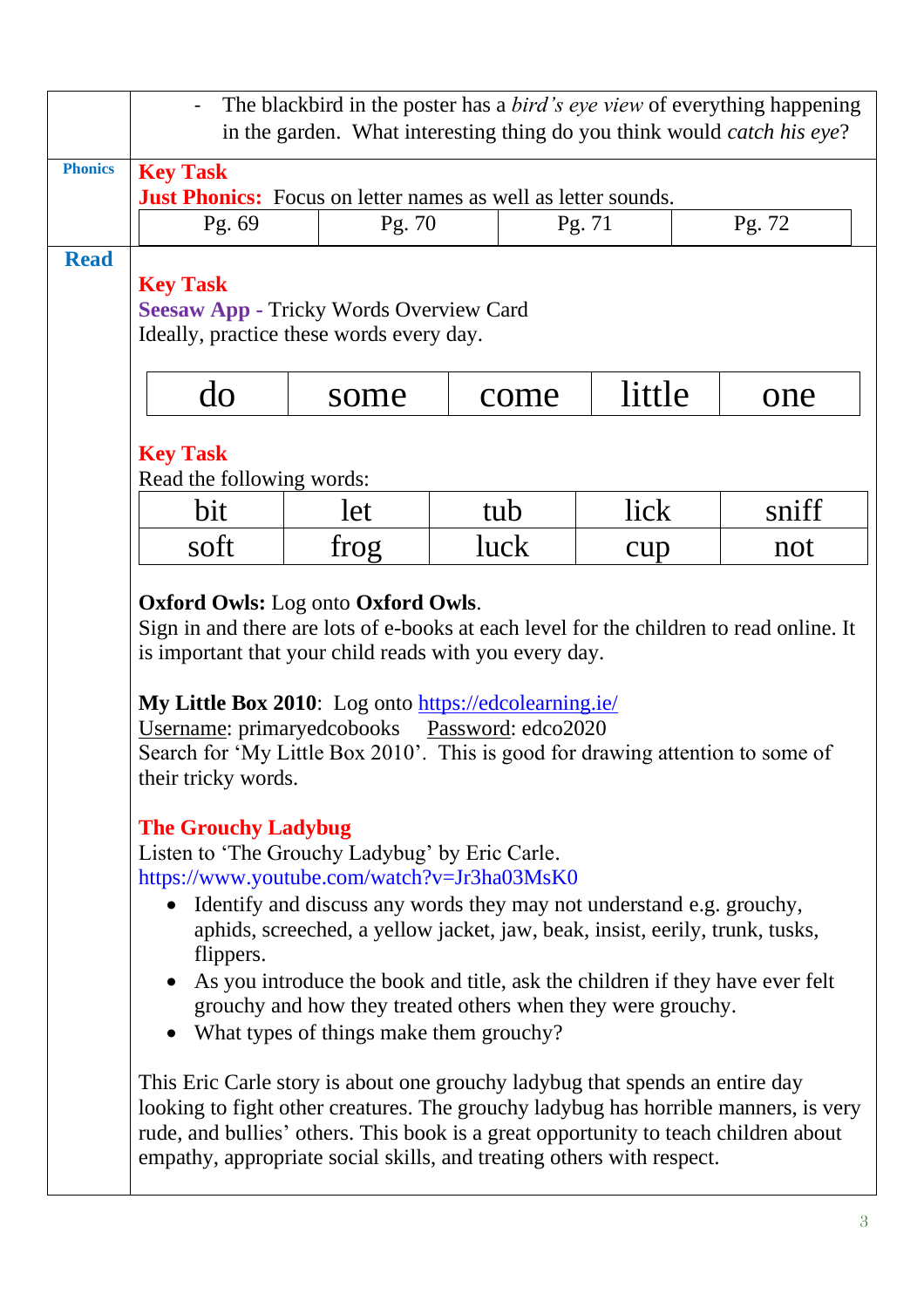|                     | The book also offers an opportunity to teach children about time and the concept of<br>size.                                                                                                                                                  |                                      |                                   |  |
|---------------------|-----------------------------------------------------------------------------------------------------------------------------------------------------------------------------------------------------------------------------------------------|--------------------------------------|-----------------------------------|--|
|                     | <b>Seesaw App</b> – Link to the Story                                                                                                                                                                                                         |                                      |                                   |  |
|                     | <b>Optional Extra - Other books you can listen to and enjoy!</b><br><b>Seesaw App</b> – There is a Tiger in the Garden by Lizzy Stewart                                                                                                       |                                      |                                   |  |
| <b>Hand</b>         | <b>Key Task</b>                                                                                                                                                                                                                               |                                      |                                   |  |
| writing             | x Pg. 26 & 27                                                                                                                                                                                                                                 | y Pg. 28 & 29                        | z Pg. 30 & 31                     |  |
|                     | <b>Teacher Tip</b> – Letter Formation Song – 'Sliding Down to the End of the Alphabet'<br>https://www.youtube.com/watch?v=6wKLhf6ANQ8<br>$x$ – slide down here, now slide down there<br>$y$ – slide down STOP! slide down there               |                                      |                                   |  |
|                     | $z - go$ across, slide down, go across                                                                                                                                                                                                        |                                      |                                   |  |
|                     | <b>Seesaw App</b> – Handwriting Pgs. 26 - 31                                                                                                                                                                                                  |                                      |                                   |  |
|                     | Sliding Down to the End of the Alphabet                                                                                                                                                                                                       |                                      |                                   |  |
| <b>Writin</b><br>ng | <b>Key Task</b><br><b>Seesaw App</b> – My Favourite Minibeast<br>Draw a picture of your favourite minibeast and write two facts about it. Example:<br>This is a ladybird. It is red and black. It has a hard shell. It has wings and can fly. |                                      |                                   |  |
| <b>Maths</b>        | <b>Vertical Addition</b>                                                                                                                                                                                                                      |                                      |                                   |  |
|                     | <b>Seesaw App</b> – Home / Schools Link Sheet 16                                                                                                                                                                                              |                                      |                                   |  |
| <b>Vertic</b>       | Key Questions Pgs $108 - 109$                                                                                                                                                                                                                 |                                      |                                   |  |
| al                  | <b>Learning Activities</b>                                                                                                                                                                                                                    |                                      |                                   |  |
| <b>Additi</b>       |                                                                                                                                                                                                                                               |                                      |                                   |  |
| on                  | <u>Activity 1</u><br><b>Key Task</b>                                                                                                                                                                                                          | <u>Activity 2</u><br><b>Key Task</b> |                                   |  |
|                     | See Learning Activities on Seesaw                                                                                                                                                                                                             | Busy At Maths Pg. 109                |                                   |  |
|                     | App. Complete cube activity.                                                                                                                                                                                                                  |                                      | (See Key Questions on Seesaw App) |  |
|                     | Busy At Maths Pg. 108                                                                                                                                                                                                                         |                                      |                                   |  |
|                     | (See Key Questions on Seesaw App)                                                                                                                                                                                                             |                                      |                                   |  |
|                     | <u>Activity 3</u>                                                                                                                                                                                                                             |                                      |                                   |  |
|                     | <b>Key Task</b><br>Busy At Maths Home School / Links Pg. 35                                                                                                                                                                                   |                                      |                                   |  |
|                     | <b>Optional Extra</b><br><b>Seesaw App – Minibeast Maths Hunt</b>                                                                                                                                                                             |                                      |                                   |  |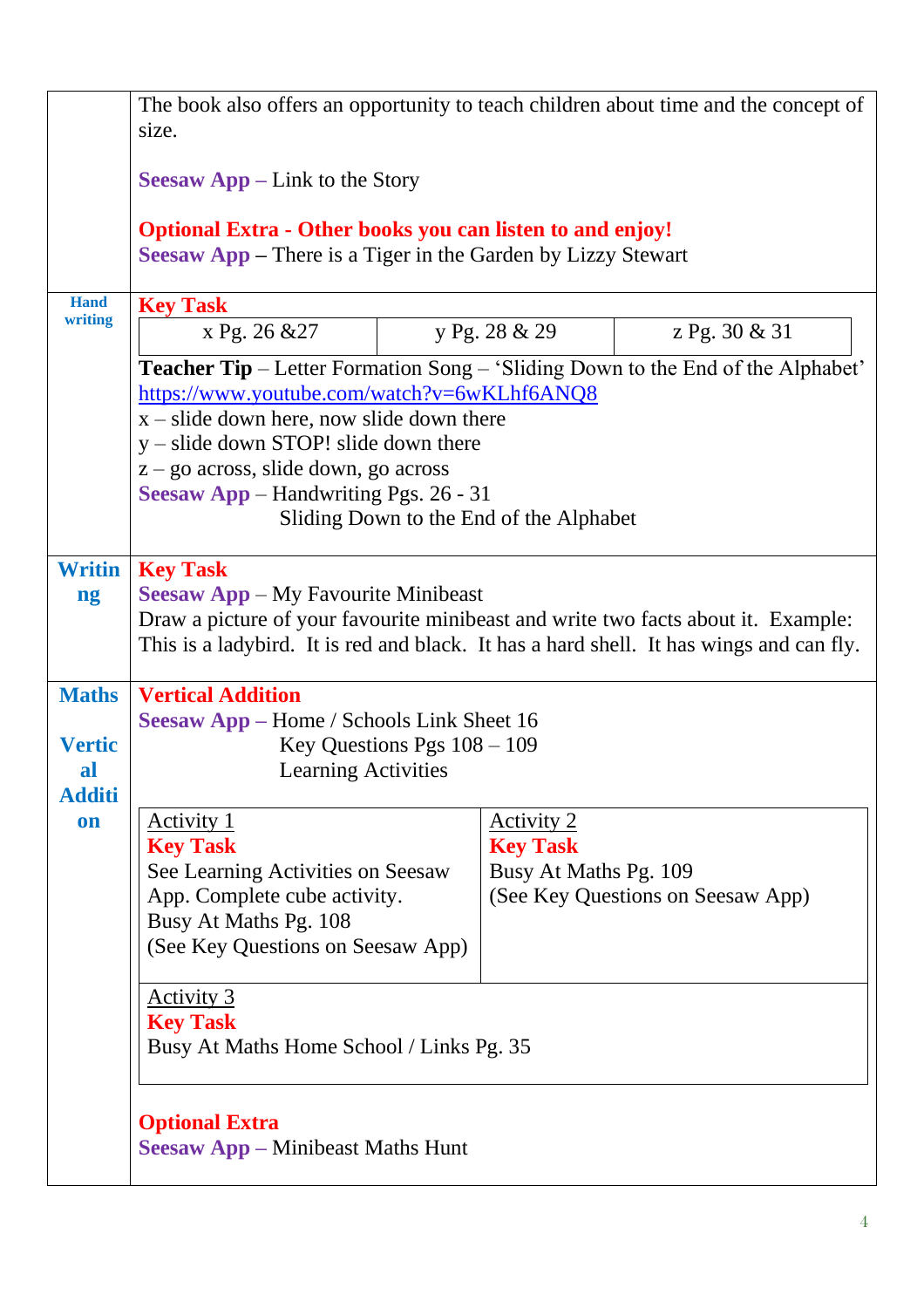| <b>Gaeilg</b>           | <b>An Teilifís</b>                                                                     |  |  |  |  |
|-------------------------|----------------------------------------------------------------------------------------|--|--|--|--|
| e                       | <b>Ceacht 3</b>                                                                        |  |  |  |  |
|                         | <b>Seesaw App</b> – Ceacht 3 - Key Vocabulary                                          |  |  |  |  |
| An                      | <b>Key Vocabulary</b>                                                                  |  |  |  |  |
| <b>Teilifís</b>         | Seo fear grin. This is a clown.                                                        |  |  |  |  |
|                         | Tá _____ air. (hata dearg, cóta bán, bríste dubh, scairf ghlas, léine bhuí,            |  |  |  |  |
|                         | geansaí gorm)                                                                          |  |  |  |  |
|                         | There is a ___________ on him. (red hat, white coat, black trousers, green scarf,      |  |  |  |  |
|                         | yellow shirt, green jumper)                                                            |  |  |  |  |
|                         | Cuir _____ ar an bhfear grin.                                                          |  |  |  |  |
|                         | Put _______ on the clown.                                                              |  |  |  |  |
|                         | <b>Tarraing _______.</b> (briste, cóta, srl.) Draw a _________ (trousers, coat etc.)   |  |  |  |  |
|                         | Dathaigh an _____ __________. Colour the _________ _______.                            |  |  |  |  |
|                         |                                                                                        |  |  |  |  |
|                         | <b>Bua na Cainte:</b> Lch. 36                                                          |  |  |  |  |
|                         | <b>Ceacht 4</b>                                                                        |  |  |  |  |
|                         |                                                                                        |  |  |  |  |
|                         | <b>Seesaw App – Ceacht 4 - Key Vocabulary</b><br>Song: Tá Téidí sa Seomra Suí          |  |  |  |  |
|                         | <b>Key Vocabulary</b>                                                                  |  |  |  |  |
|                         | Tá Téidí sa seomra suí. Teddy is in the sitting room.                                  |  |  |  |  |
|                         | Tá sé ag feachaint ar an teilifís. He is looking at the television.                    |  |  |  |  |
|                         | Tá sé ag gáire. He is laughing.                                                        |  |  |  |  |
|                         | Taispeáin dom ____. (an seomra suí, an teilifís, Téidí ag gáire)                       |  |  |  |  |
|                         | Show me _____. (the sitting room, the television, Teddy laughing)                      |  |  |  |  |
|                         | Cuir an teilifís ______. (sa chistin, sa seomra leapa, sa seomra suí)                  |  |  |  |  |
|                         | Put the television _____. (in the kitchen, in the bedroom, in the sitting room)        |  |  |  |  |
|                         | An bhfuil an teilifís sa chistin, sa seomra suí? Tá / Níl.                             |  |  |  |  |
|                         | Is the televison in the kitchen, living room? It is $/$ It is not.                     |  |  |  |  |
|                         | <b>Bua na Cainte: Lch. 37</b>                                                          |  |  |  |  |
|                         |                                                                                        |  |  |  |  |
|                         |                                                                                        |  |  |  |  |
|                         |                                                                                        |  |  |  |  |
| Geogra                  | <b>Seesaw App</b> – Minibeast Hunt                                                     |  |  |  |  |
| phy /<br><b>Science</b> | Minibeasts – Labelling Activity                                                        |  |  |  |  |
|                         | Please see Green Schools blog                                                          |  |  |  |  |
|                         |                                                                                        |  |  |  |  |
| <b>Drama</b>            | <b>Key Task</b>                                                                        |  |  |  |  |
| <b>The</b>              | Set up a 'Garden Centre' at home or get out in the garden!                             |  |  |  |  |
| Garden /                |                                                                                        |  |  |  |  |
| <b>Garden</b>           | This is central to teaching and learning for the next two weeks.                       |  |  |  |  |
| <b>Centre</b>           | <b>Key vocabulary:</b> leaves, grass, shed, flowers, trees, apple, blackberry, turnip, |  |  |  |  |
|                         | carrots, pumpkin, broccoli, shovel, spade, peas, greenhouse, wheelbarrow,              |  |  |  |  |